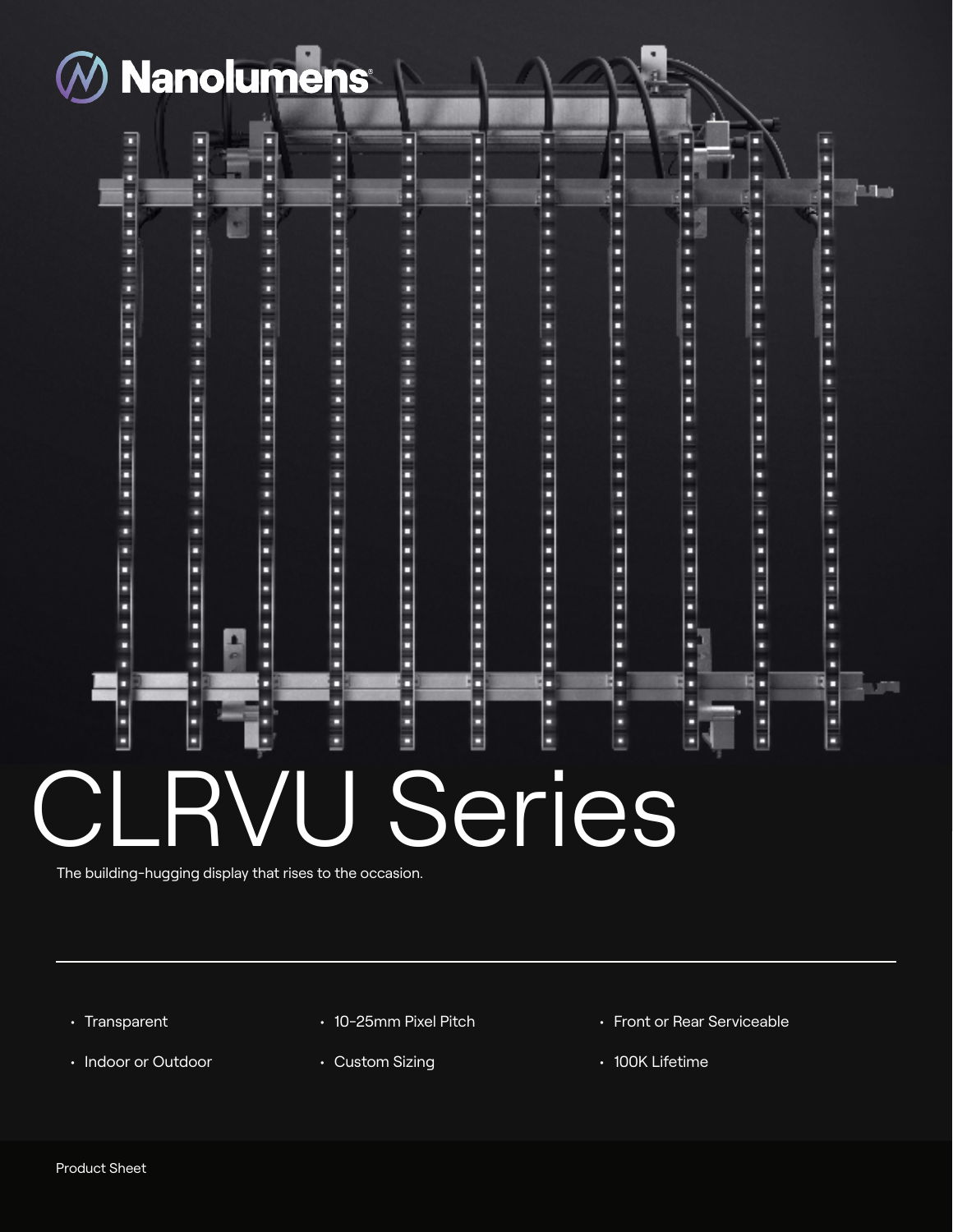

CLRVU is a transparent, mesh-based technology that creates a high-impact view on the outside with minimal effect on the view from the inside. Available in 10 to 25mm pitches, this technology is created by arranging high brightness LED components into individual modular bars which are assembled into a larger display minimizing any obstructions. Each display is then design built to be integrated into your building to

seamlessly blend into the architecture of your building while allowing the customization of resolution, power consumption, and transparency. See why CLRVU series is the ultimate solution for large statements without sacrifice.





At NanoLumens, we've set our sights — and our standards — high when it comes to LED and service. We leverage the best of technology to meet everyday needs and enable digital transformation. Our promise to you is an unsurpassed first and lasting experience.

## Why Nanolumens MIXEL™ to Pixel Warranty

Your display is engineered to pass the ultimate test: time. We use high-performing materials like gold wiring to ensure your display is a worthwhile investment. Our Warranty coverage starts pixel one ensuring your display is covered 100% from our Atlanta headquarters.

# **Benefits**

## Customizable **Transparency**

Each solution is design built allowing the specification of both resolution and transparency.

### Wide-range of Pixel Pitches

With a wide range of pitches from 10mm - 25mm, viewing distance and clarilty are of no concern.

#### Architecturally Integrated

Mechanical structure blends effortlessly into the architecture creating a seamless and natural look.

## Durable and Long-Lasting

High quality components ensure the your massive statement is as clear today as in the years to come.